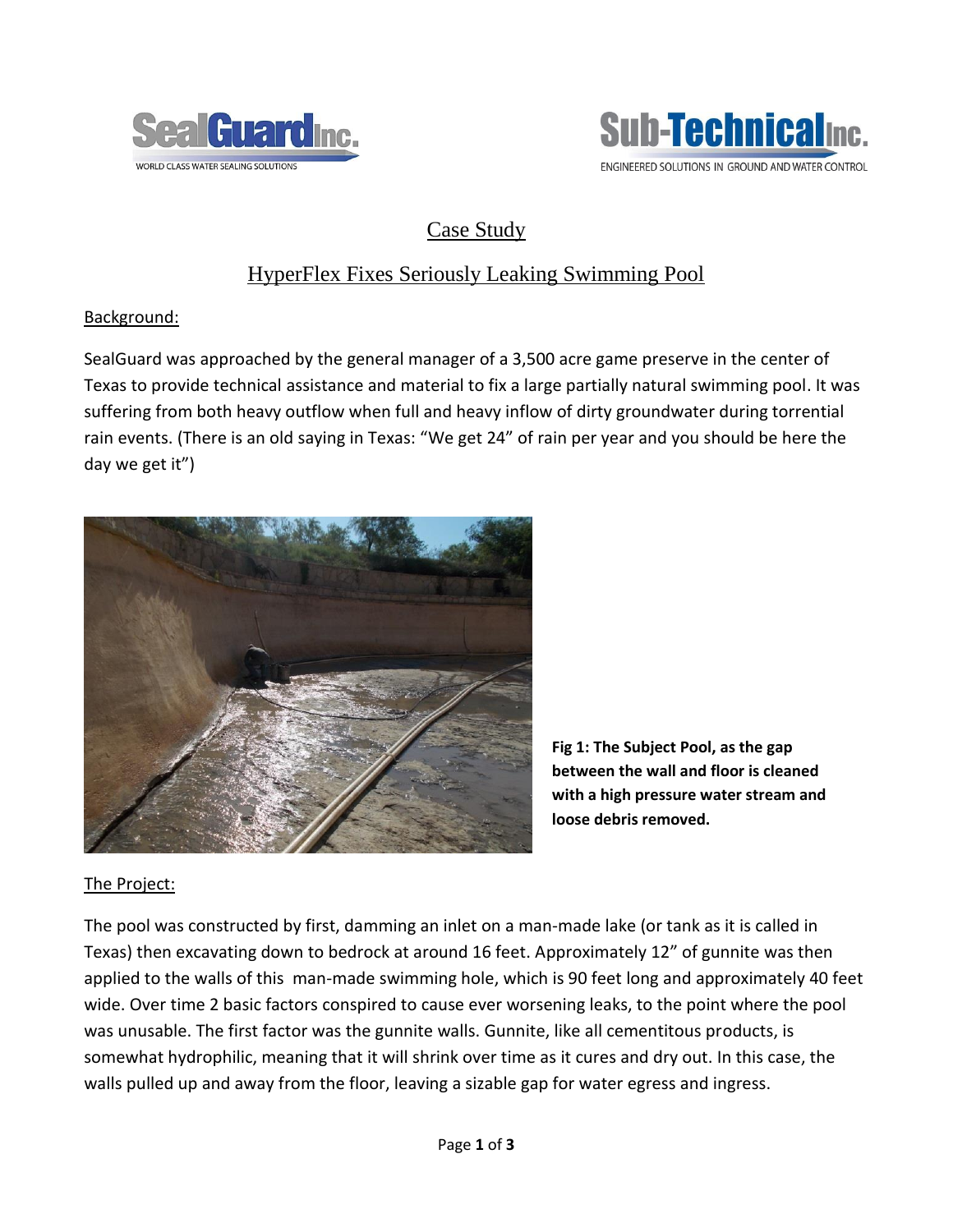

**Fig 2: This photo shows how the gunnite has shrunken from the bedrock floor.**

This led to the loss of thousands of gallons per day when full and allowed large amounts of fine, silty clay to enter the pool in high rain events. It also caused significant voids behind the wall which we discovered when drilling our injection holes

#### Project Methodology

- 1. We started by breaking out the loose, cracked hydraulic cement from a previous repair attempt as well as washing out loose dirt and debris with a hose as best we could.
- 2. Using SealGuard II, we injected face of the largest openings, (those over ½" or so) to serve as a chemical "chinking". We then followed with dry oakum rope and, using a putty knife, forced it into the smaller cracks where we could.



**Fig 3: Drilling 5/8" holes for injection packers, Notice the oakum and SealGuard II used to chink the floor/wall gap.**